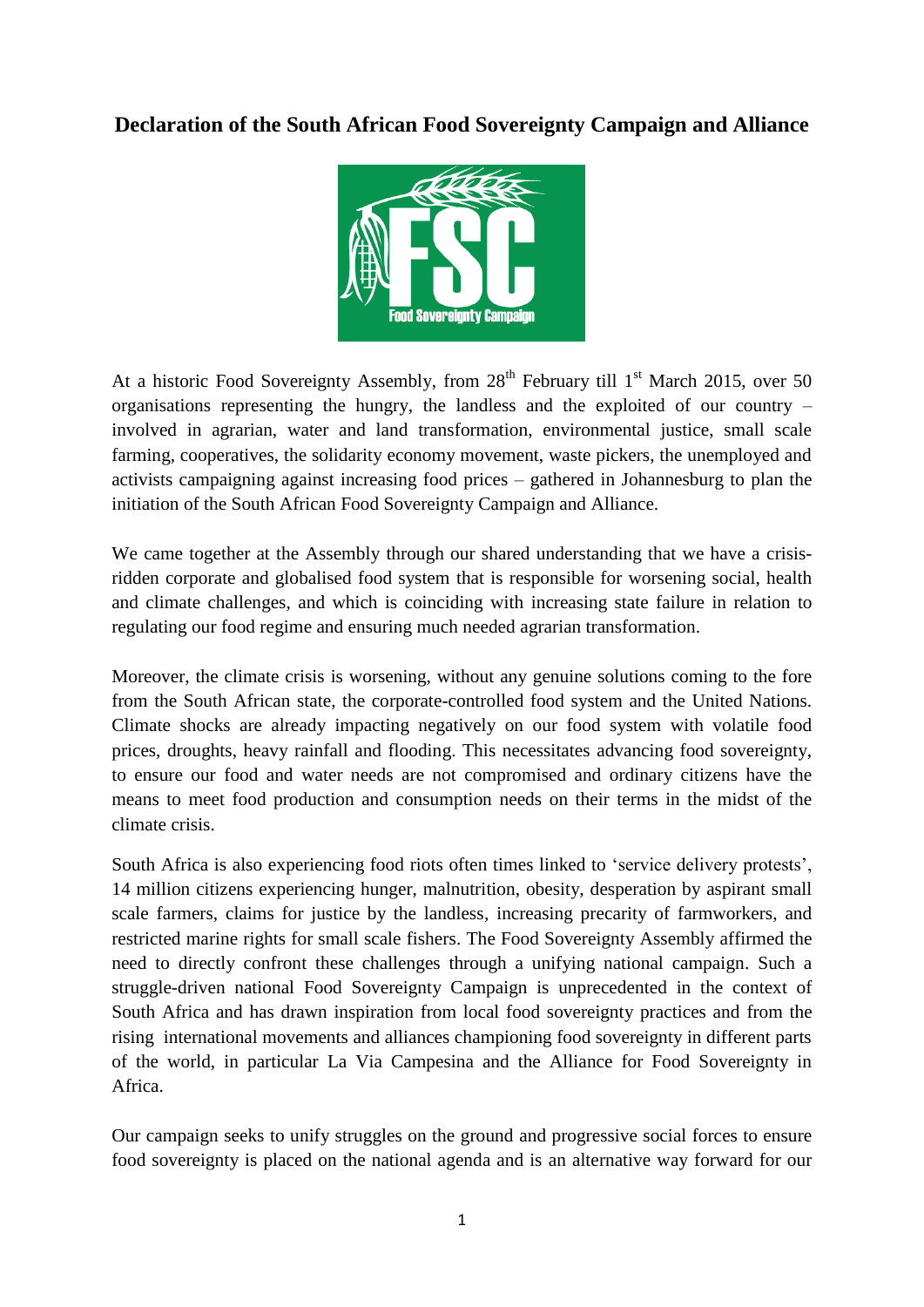food system. We are not simply calling for technical solutions for households to access food as encapsulated in the government's recently proposed *Food Security and Nutrition Policy* and *Implementation Plan*. We reject the latter and instead are calling for the deep transformation of our food system by breaking the control of food corporations, repositioning the state to realise the Constitutional right to food and as part of creating the conditions and space for the emergence of food sovereignty alternatives from below. In this context mass popular power is essential and hence we welcome the message of support from the NUMSAled United Front.

## *Attack The Failing Corporate Controlled Food System and Agrarian Structure*

The campaign will challenge the current unjust, unsafe, and unsustainable food system that is dominant in South Africa. We will be guided by a programme of action consisting of phases of rolling action to confront the key contradictions of our food system, namely rising food prices and corporate control, declining nutrition, increasing use of GMOs and corporate control of seeds, lack of land, water, and agrarian reform, destructiveness of industrial agriculture, labour exploitation on farms, and lack of finance for small scale farmers and cooperatives.

To build food sovereignty we need to (1) challenge the country's unequal agrarian structure; (2) call for land audits at local, provincial and national levels; (3) secure land allocations for food sovereignty in villages, towns and cities; (4) win society over to the idea of one farmerone farm; (5) end the conversion of agricultural land to game farms for the rich; (6) call on churches that own large amounts of land to make it available to the landless (7) struggle against chiefs that stand in the way of land usage, distribution and food sovereignty; and, linked to this, (8) push for and affirm the rights of women to land, the people who produce most of the world's food.

We will address various demands to capital and the state and we will use our power in our communities, in our farming enterprises, cooperatives, in the streets, and through international solidarity.

We will:

- use symbolic tactics such as public tribunals to spotlight corruption and unfairness in providing finance for small scale farmers and cooperatives, expose greed-driven food price increases and unhealthy food;
- consider dumping rotten produce at government institutions to expose the rot and corruption in such institutions and the failure to address the needs of small scale farmers and community traders;
- march against bread corporations, boycott GMO foods, unhealthy foods and corporate food retailers that persist in selling these foods;
- promote occupation of idle and unused land for agroecological food production;
- demand that 10% of GDP is spent on food sovereignty development;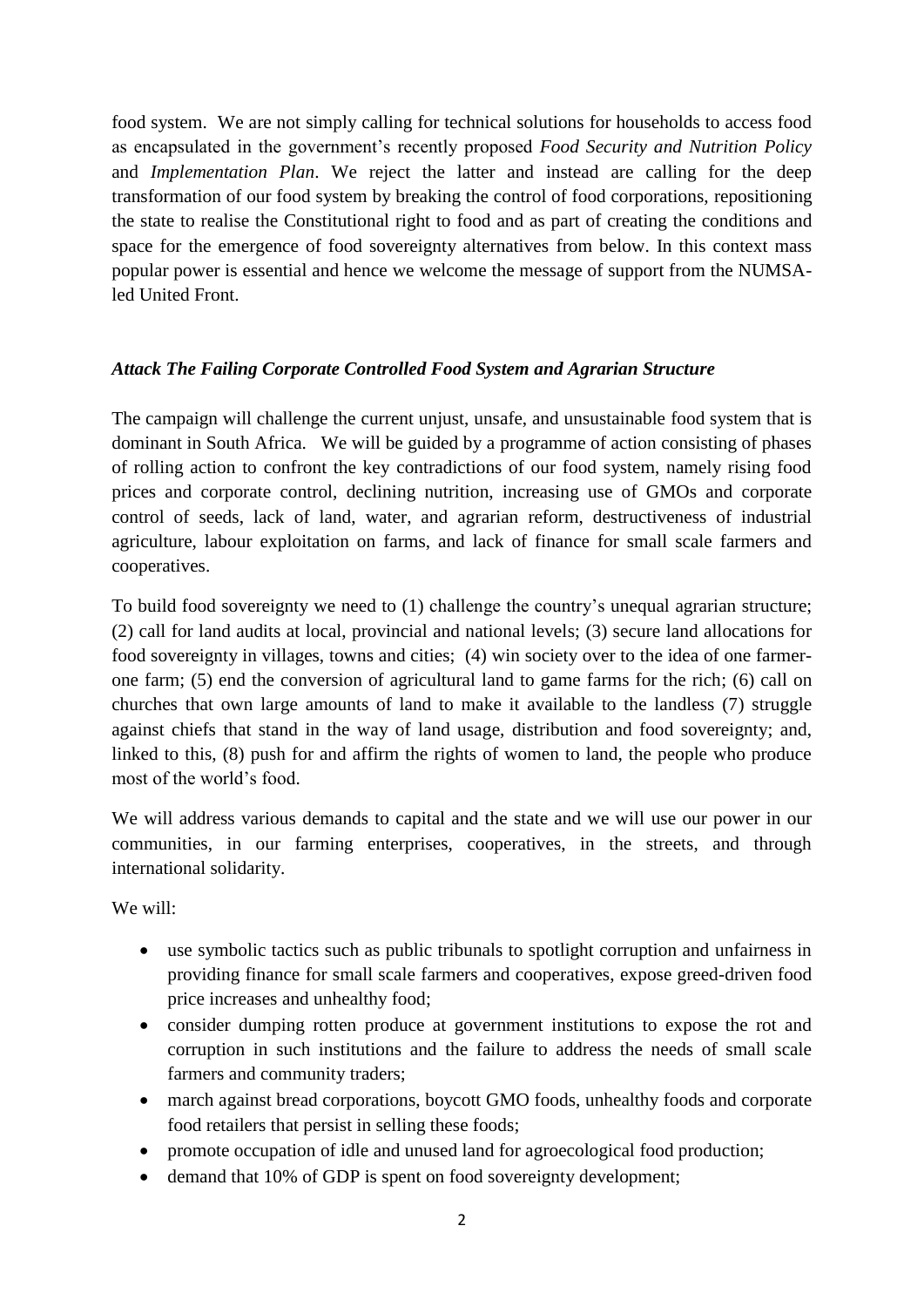- demand that the media stop advertising unhealthy foods and show its commitment to healthy and nutritious food for South Africa;
- demand consistent inspections and penalties for labour violations to ensure decent working conditions for farmworkers.

## *Advance Food Sovereignty From Below*

In response to the contradictions of the food system, as manifested in our widespread hunger, we have answers! We believe that small scale farmers, cooperatives, community markets, as part of the solidarity economy, can feed our people, and through the campaign we will promote and highlight practical examples of this. We will highlight and promote the building of seed banks and the defence of local seed systems to ensure that we as farmers and communities control our seed, and therefore life. Through our experiences we will show that agroecology rather than industrial agriculture can feed our communities and country, and nourish our environment. We will highlight, promote and celebrate existing agroecology production that is happening in the country, and conduct learning exchanges to these sites.

We will experiment with and develop alternative forms of finance that are controlled by small scale farmers and cooperatives themselves, including solidarity economy funds and localised saving schemes for productive investment in food sovereignty alternatives. We will champion farmworker rights and models of worker cooperatives in production and consumption to develop worker control in agriculture and the food system. We will uncover, revive and highlight traditional, indigenous and healthy nutrition alternatives that are grounded in local ecologies, cultural tastes, and diversity. A recipe book will be developed to promote these nutritious alternatives.

We will map and link small scale farmers, cooperatives and communities to bring about agrarian transformation and build critical mass. Social media like a food sovereignty app and the Food Sovereignty Campaign webpage will be utilised in this regard to mobilise societal support.

By mobilising local networks we will engage in popular awareness-raising about food sovereignty and the need for organisations and communities to publicly declare their commitments to food sovereignty. We will capture these declarations in a national directory and as part of an ongoing campaigning thrust to build food sovereignty spaces. We will harness community media, online social media, popular education resources, and face-to-face meetings for commitments to food sovereignty.

We will hold food sovereignty festivals to celebrate our local practices of seed sovereignty and preservation, indigenous plant varieties, arts, crafts and culture, local foods and produce from cooperatives, solidarity economy enterprises and small scale farmers. Such festivals will also serve as socialised markets, learning spaces, and communication tools in our society.

To affirm the Constitutional right to food in our society and to shift state power in favour of food sovereignty and to regulate capital, we will champion a **Food Sovereignty Act** that can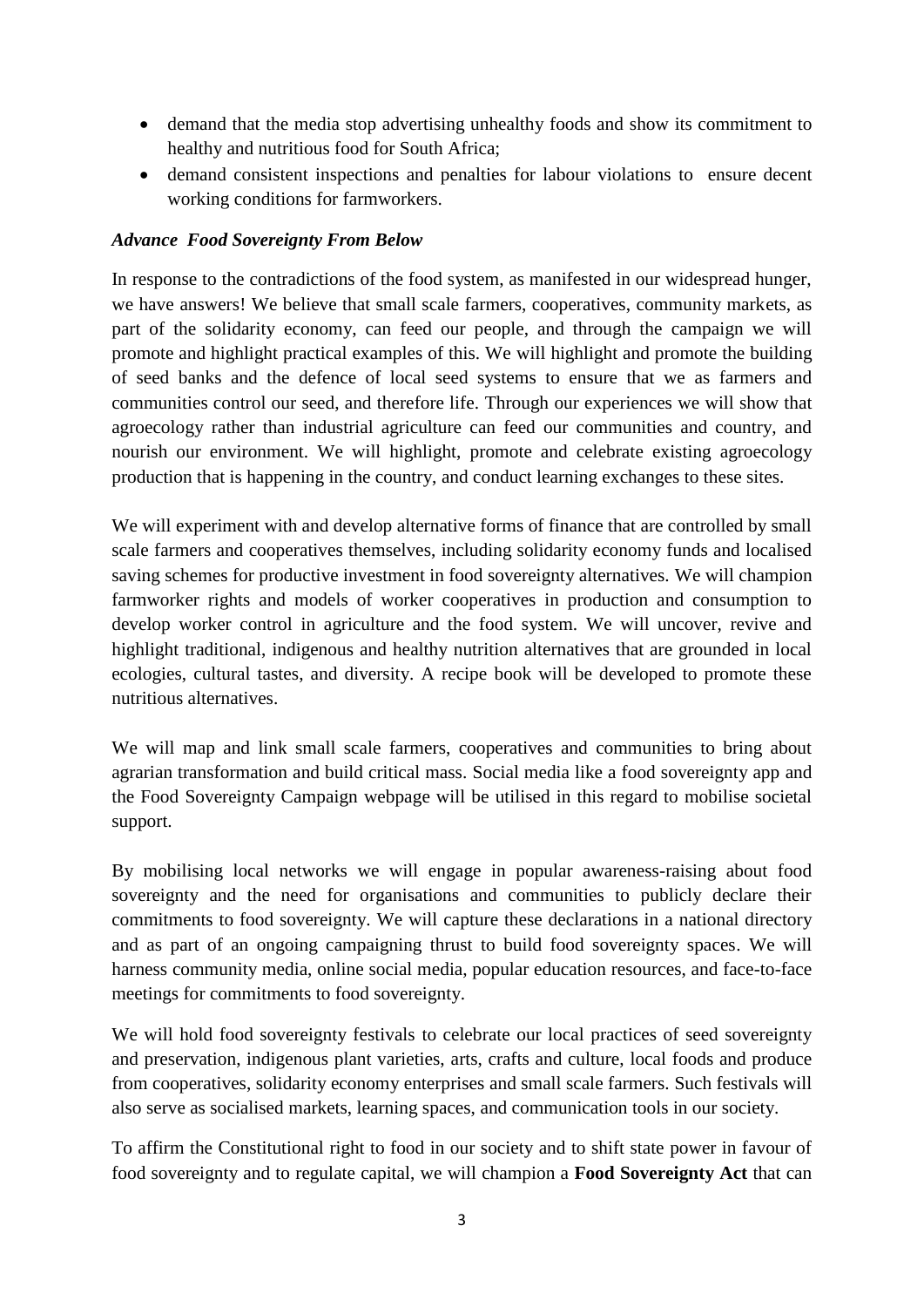control food prices, provide protections to small scale farmers and cooperatives, ensure a socialised market space in the national economy (through, for example, labelling food sovereignty products and proper nutrition labelling of all food ), create participatory mechanisms for food producers and consumers to shape the food sovereignty system, deconcentrate the agrarian structure of South Africa, ensure one farmer one farm, enforce nutrition standards, protect indigenous seeds, plant varieties and the free sharing of seed, and ensure South Africa becomes GMO free by banning GMOs. We will challenge the property clause to ensure access to land. In addition to the Act, we will pursue the implementation of local government regulations and policies to promote the development of food sovereignty. To achieve this we will research international experiences, draft and champion these instruments from below.

We will champion disciplined and commonly agreed actions that coincide with:

- Human Rights Day: 21 March
- International Children's Day : 1 June
- Passing of the infamous 1913 Land Act:  $19<sup>th</sup>$  June
- International Food Day:  $16<sup>th</sup>$  October

## *Coordinating Committee and Alliance*

The FSA elected a representative coordinating committee from the various sectors championing food sovereignty. This committee will coordinate the campaign, facilitate grassroots-driven actions, build capacity and communicate the message of the campaign. The coordinating committee will work in accordance with the principles agreed to at the Assembly and in a manner that builds the Alliance across the country, in various sectors and in communities in a bottom up and democratic manner.

We give a mandate to the coordinating committee to develop and finalise the programme of actions for the priority campaign themes for 2015, namely high food prices and lack of land and agrarian reform, with input from grassroots Alliance partners.

## **Issued by the Food Sovereignty Campaign Coordination Committee:**

Likeleli Motete Imraahn Mukaddam Anique van der Vlugt Davine Cloete Boyce Tom Patrick Tshikana Thami Dlamini Matthews Hlabane Karen Read Nomsa Selebano Vishwas Satgar